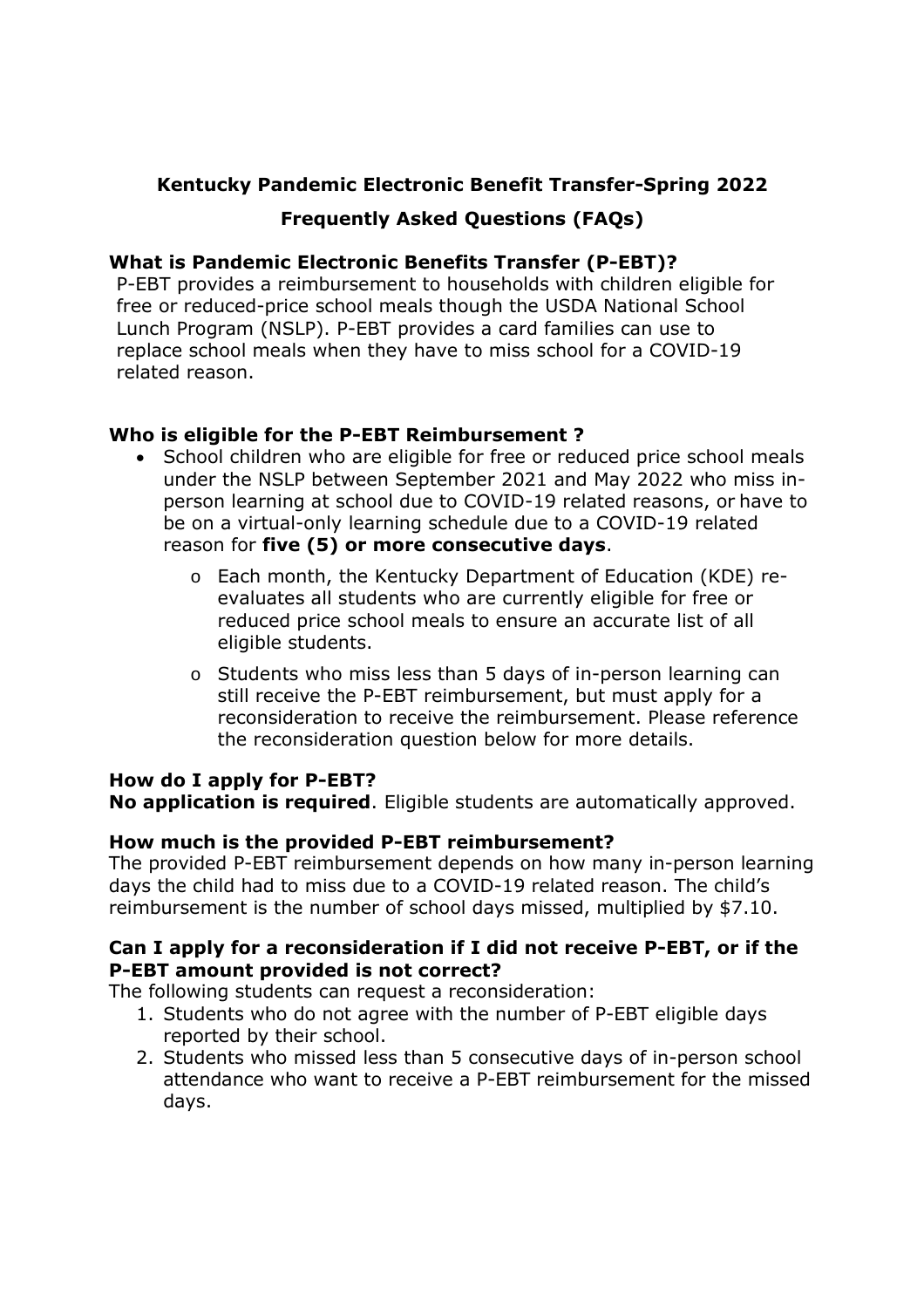**To request a reconsideration, the parent/guardian must call (855) 306-8959**. Once a reconsideration is requested, the request is reviewed and upon review is either approved or denied. If approved, a reimbursement equivalent to the number of eligible days multiplied by \$7.10 will be issued to the student's P-EBT account. For example, if a student only missed 4 consecutive days of school and calls for a reconsideration and is approved, the child receives \$7.10 multiplied times 4, or \$28.40. All individuals should request a reconsideration by **August 10, 2022**.

If the child has already received a P-EBT reimbursement for the month in which a reconsideration is requested, and through the reconsideration process an additional amount of P-EBT is approved, only the additional approved amount is issued. **A duplicate reimbursement is not provided for any given month**. For example, if the student is initially provided 5 days of P-EBT reimbursement, but the child missed 7 days of school and applies for a reconsideration and is approved, the child is only issued for the remaining 2 days, or an additional \$14.20 through reconsideration.

When a parent/guardian calls for a reconsideration, the call center obtains verbal consent to the following statement prior to submitting the reconsideration for review to ensure the requestor is accurately reporting the correct number of days missed:

"*I certify (promise) that all information on this application is true and that the dates specified in my application are days that my child did not attend school in person for a school-approved COVID-related reason. I understand that this information is given in connection with the receipt of Federal funds, and that school officials may verify (check) the information. I am aware that if I purposely give false information, my children may lose meal benefits, and I may be prosecuted under applicable State and Federal laws.*"

#### **Reconsiderations can only be requested for the Spring 2022 P-EBT reimbursements being issued. Reconsiderations cannot be requested for past P-EBT reimbursements.**

### **How will I receive my P-EBT reimbursement?**

- At the time the P-EBT reimbursement is issued, if the student is on an active SNAP case the P-EBT reimbursement is issued on the EBT card associated with the child's active SNAP case.
- At the time the P-EBT reimbursement is issued if the student is not part of an active SNAP case, a check is made to see if the child has received P-EBT in the past. If the child has received P-EBT in the past, the P-EBT reimbursement is issued on the same P-EBT card in which the child previously received P-EBT. If the child has not received P-EBT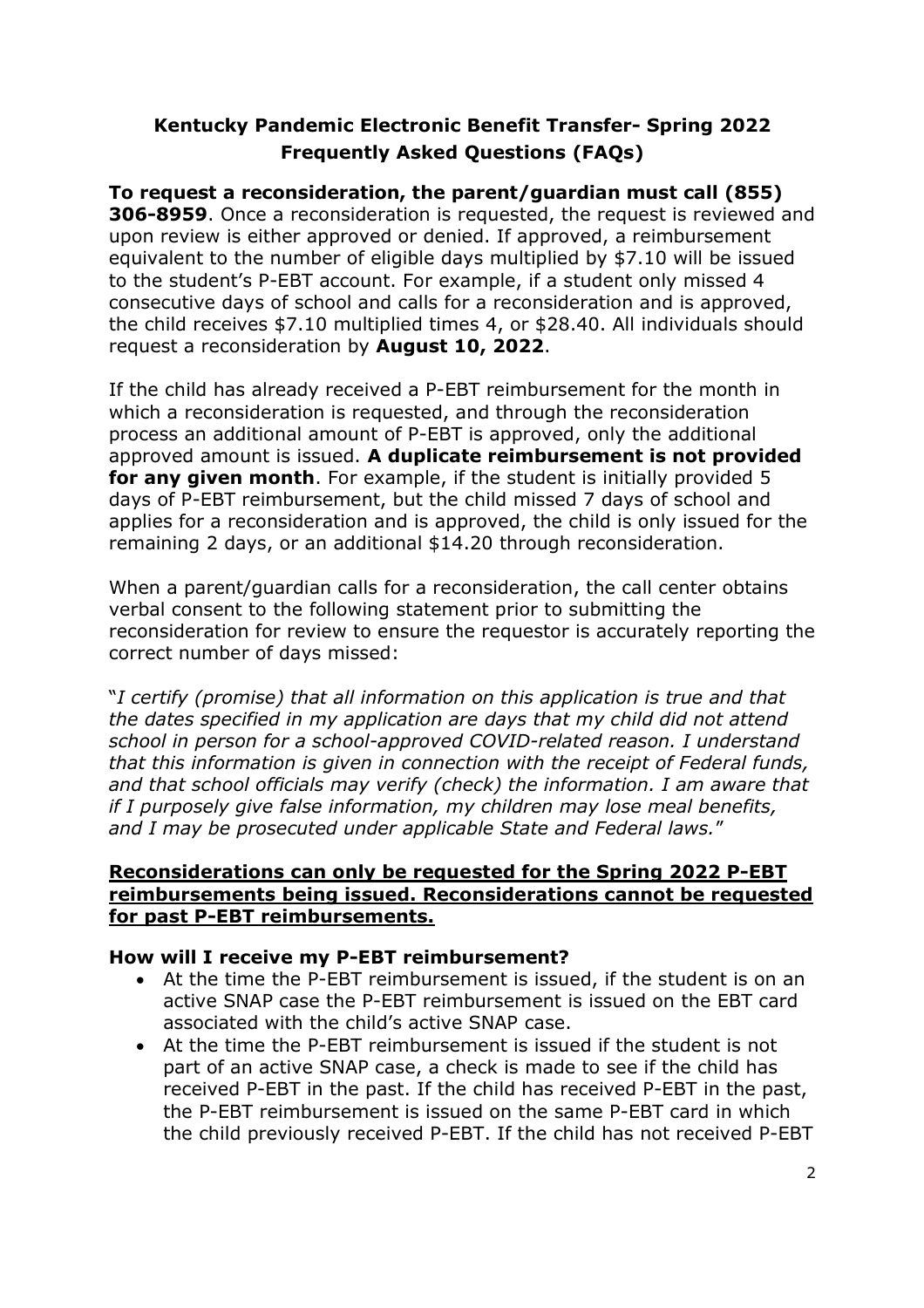in the past, a P-EBT card will be issued to the child with their P-EBT issuance amount pre-loaded on the card.

### **What months does the Spring 2022 P-EBT cover?**

The Spring 2022 P-EBT period covers from September 2021 to May 2022.

### **When will I receive my P-EBT Reimbursement ?**

- All students who were P-EBT eligible during the months of September 2021-December 2021 and/or January 2022-February 2022 will receive their P-EBT reimbursement on or around May 25, 2022.
- All students who were P-EBT eligible during the months of March-May 2022, students enrolled in schools who had not previously reported attendance data to the Division of Family Support (DFS), and students who request reconsiderations due to underreported initial data will receive their P-EBT reimbursement on or around June 25, 2022.

#### **How can I get help with P-EBT?**

Please call toll free 1-855-306-8959 and select Healthcare and Food Benefits option if you need assistance.

#### **What if I need a P-EBT card, or need a replacement for a lost P-EBT card?**

For P-EBT cards, if your address has changed since you last received a P-EBT card, call the help desk toll free at (855) 306-8959 to request a new or replacement card. If your address has not changed since you last received a P-EBT card, call the automated line toll free at (888) 979- 9949.

To receive a replacement SNAP EBT card, call (855) 306-8959 and request a new card.

When a new P-EBT card is received, individuals must follow all instructions on the **P-EBT Card Registration One Pager** to activate the card for use. Please note that the child's date of birth is always the activation code to activate your new P-EBT card. If the child's date of birth does not work as the activation code, individuals must call FIS Customer Service at 1-888-979-9949 and stay on the line until they reach a customer service representative. FIS Customer Service will ensure the date of birth being used is correct and is being entered in the correct format.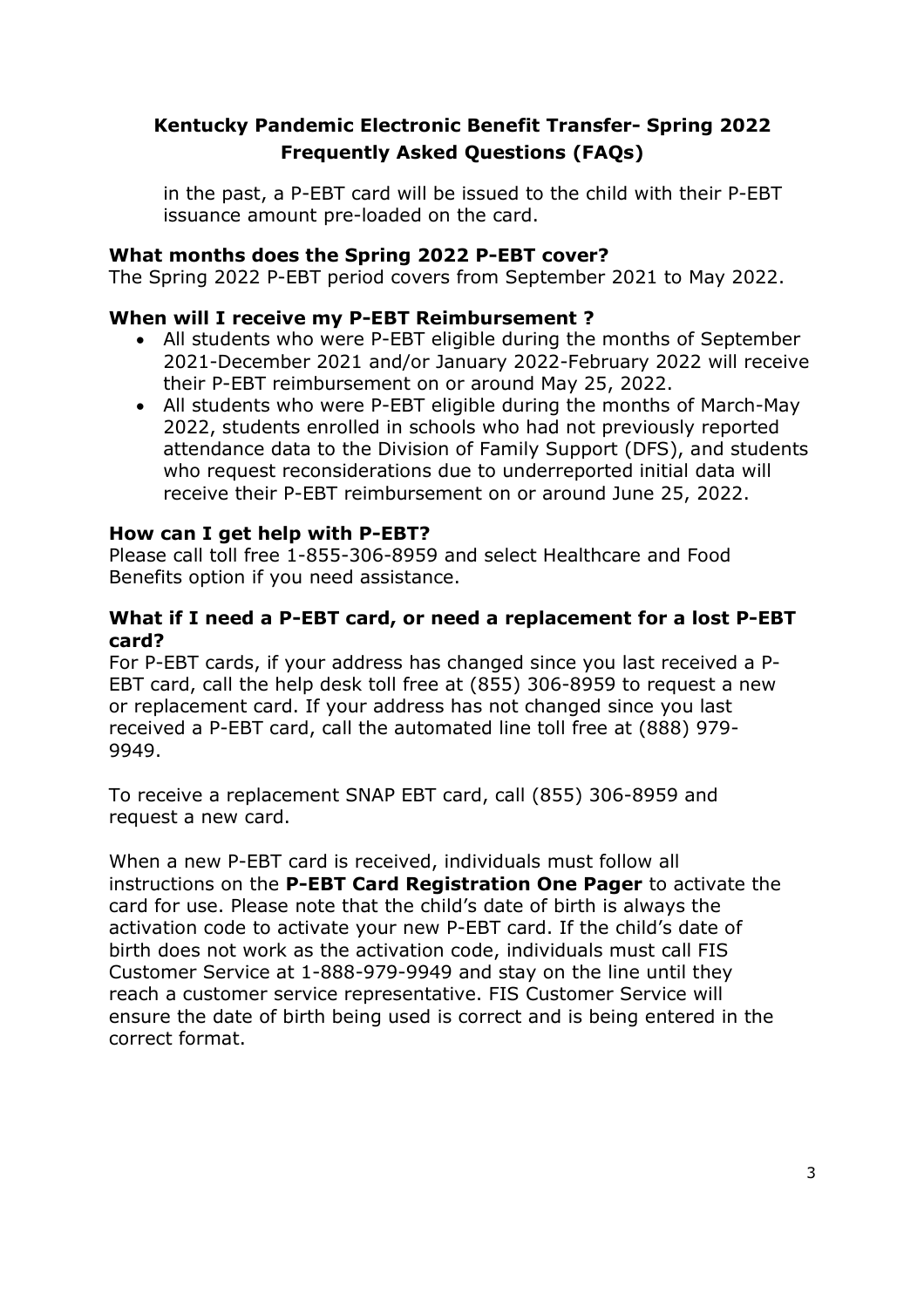## **Is P-EBT a public assistance program?**

No. P-EBT helps reimburse families facing unexpected new expenses of meals at home for a student who normally would have received free/reduced-price meals at school through the NSLP, or would have received meals at their child care facility.

# **Is P-EBT the same as SNAP (formerly known as Food Stamps)?**

No, P-EBT is separate from SNAP.

### **Are homeschool children or children on a virtual-only learning schedule eligible for P-EBT?**

No. Only children who are enrolled in in-person public or private school where they receive free/reduced price meals through the NSLP.

## **Will Head Start students receive a Spring 2022 P-EBT reimbursement?**

Head Start Students who are eligible for free or reduced price school meals under the NSLP between September 2021 and May 2022 who miss school due to a COVID-19 related reason for five (5) or more consecutive days are eligible for a P-EBT reimbursement.

## **Can the Spring 2022 P-EBT reimbursement be split between households?**

No. The reimbursement will be issued to each child based on the most recent address available. It is important to remember that the reimbursement is for the child and provided to the parent or guardian purchasing food for the child.

# **What can I buy with the P-EBT?**

Any food for the household, such as:

- Fruits and vegetables
- Meat, poultry, fish
- Dairy products
- Breads and cereals
- Snack foods and non-alcoholic beverages
- Seeds and plants which produce food for the child to eat

Households **may not** use the P-EBT reimbursement to buy:

- Beer, wine, liquor, cigarettes, tobacco
- Vitamins, medicines, supplements Items with a supplement facts label are considered supplements and not eligible for P-EBT purchase.
- Live animals (except shellfish, fish removed from water and animals slaughtered prior to pick-up from the store).